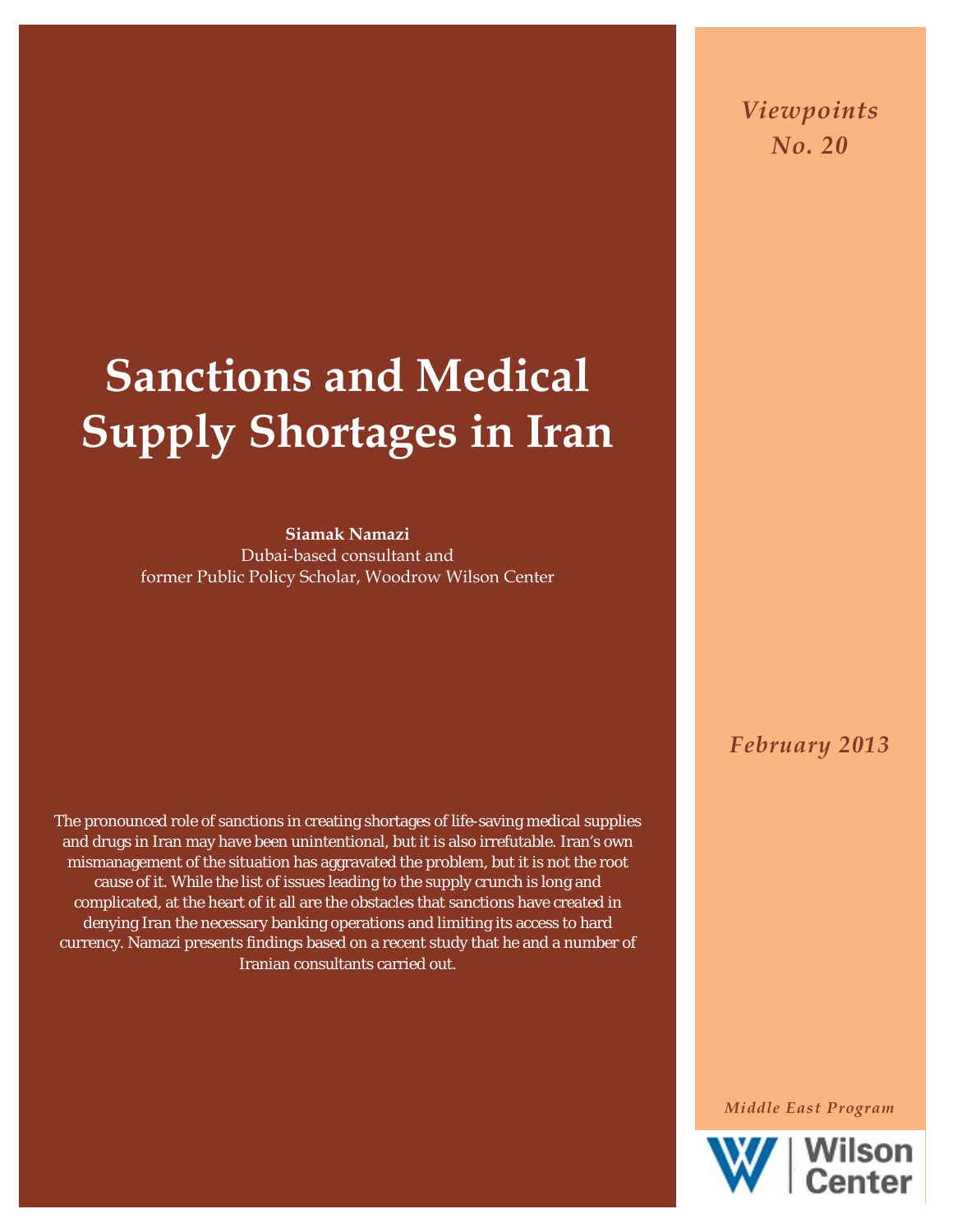*~* **~ ~ ~ ~ ~ ~ ~ ~ ~** 

Reports from Iran that describe patients who are suffering from or dying of treatable maladies due to shortages of life-saving medical supplies are well established by now. As more and more news of medicine scarcity reached the press, a team of consultants with Iran expertise attempted to evaluate the scale and nature of the problem.

It is often forgotten that despite the humanitarian angle, the medical industry is a business, managed largely by for-profit companies. The pharmaceutical sector in Iran alone is estimated to be a more than \$3 billion-a-year industry, with roughly 30 percent of that figure coming from imported drugs. Dozens of private, semi-private, and governmental Iranian enterprises active in the manufacture, import, and distribution of medicine, along with a plethora of international pharmaceutical and chemical supply companies, are present in the Iranian market.

Through in-depth interviews in Tehran and Dubai with Iranian importers, manufacturers, and distributors of pharmaceuticals and medical equipment as well as their Western counterparts, our study team intended to find out whether and how sanctions on Iran were contributing to the existing shortages and if any solutions could be found.

#### **Key Findings**

We learned that despite existing legal loopholes meant to facilitate humanitarian trade, sanctions are indeed causing disruptions in the supply of medicine and medical equipment in Iran. Procurement of the most advanced life-saving medicines and their chemical raw materials from the United States and Europe has been particularly challenging.

As a result, Iranian patients find it increasingly difficult and expensive, if not impossible, to obtain some of the medicines they need. When they do fill a prescription, they risk amplified side effects and reduced effectiveness because Iran is forced to import more and more medicines, or their chemical building blocks, from India and China, thereby replacing the higher quality products from Western manufacturers. Imports from American and European drug makers were down by an estimated 30 percent in 2012 and falling. In the highly patented world of pharmaceuticals, substitution is often unfeasible, particularly when it comes to advanced medicines used to fight diseases such as cancer and multiple sclerosis.

The outlook is bleak, and, without further targeted sanctions relief, the humanitarian predicament caused by these shortages will intensify.

Put plainly, Washington and Brussels' stated intention that sanctions "pressure the Iranian government…without contributing to the suffering of the ordinary [Iranians]," as former Secretary of State Hillary Clinton once put it, is not being reflected by the reality on the ground.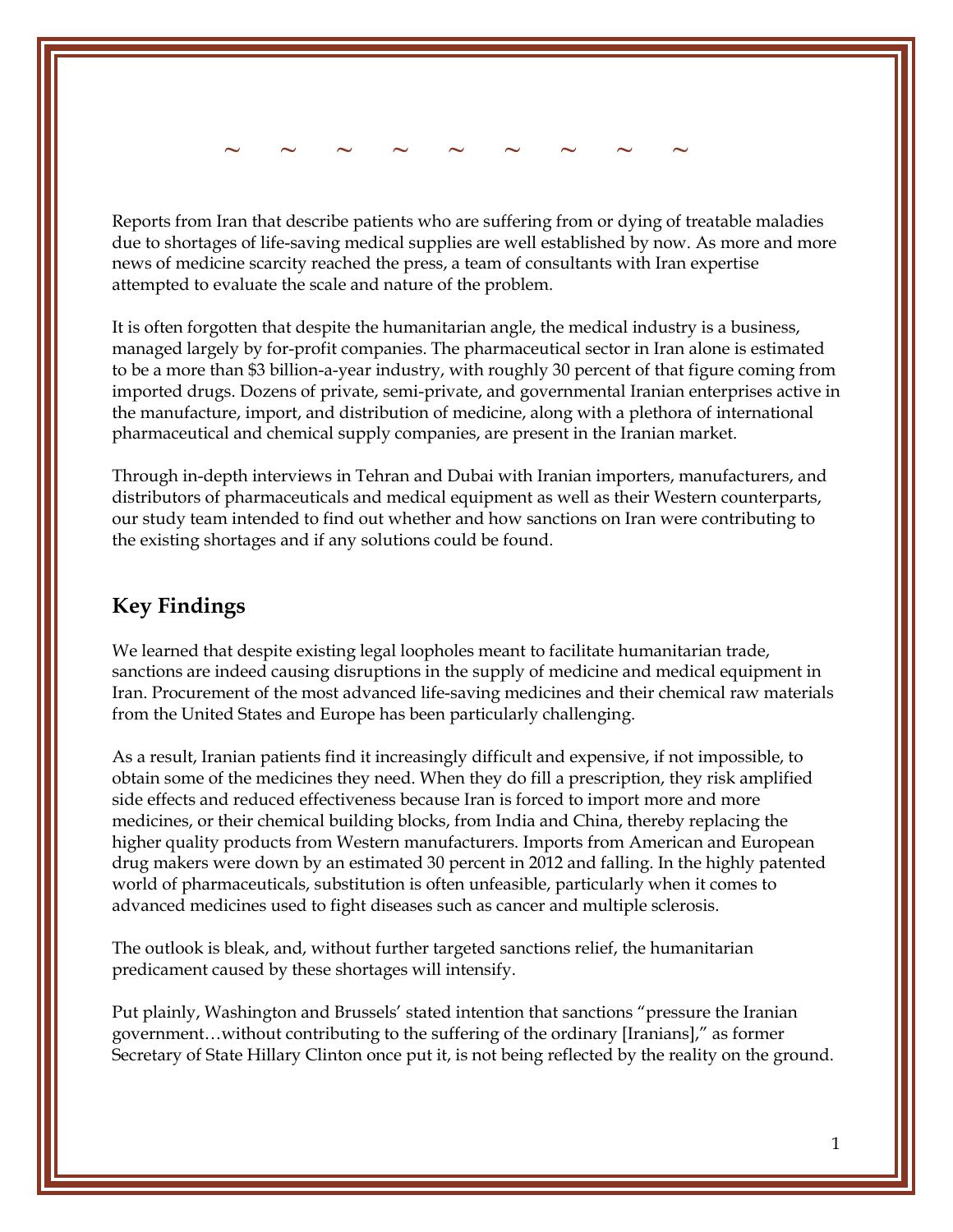This paper aims to explain how sanctions have impacted the Iranian pharmaceutical and medical supply business, leading to the shortages we see today. It will also look at why the legal exemptions put in place to prevent such shortages from happening are ill-designed and insufficient at achieving that goal. The paper concludes by offering specific recommendations on necessary changes in the sanctions regime in order to ameliorate the situation and limit the unintended effects of the sanctions on Iranians in need of medical attention.

#### **A Skeptical Viewpoint**

There are skeptics who have reservations about the root cause of the crisis at hand, pointing to Tehran's own mismanagement, along with other factors, rather than American and European sanctions, as the real culprit behind medicine and medical supplies shortages in Iran. Broadly speaking, the skeptics rest their conclusion on three pillars:

First, they refer to select news stories coming from within Iran itself—including the fact that luxury consumer products and even European sports cars were at one point somehow entering the country while there was a scarcity of humanitarian products.

Second, they are quick to point out that there is no *de jure* ban on humanitarian trade with Iran, and even the strictest sanctions put in place by the United States specifically provide provisions for waivers for exchanges of food and medicines. Indeed, some of the largest American and European drug and medical equipment manufacturers continue to supply the Islamic Republic with goods up to this day.

Finally, there is the flawed argument made by those who believe that Iran could solve its problem by importing even more medical supplies from India and China than it already does.

Adopting a scientific approach, our study team started by examining the skeptics' key arguments, setting them as our initial hypotheses, and then looked for evidence that would disprove or confirm their veracity. Each of the above arguments will be discussed in depth in the following sections.

#### **Iranian Shortcomings**

There is no doubt that Tehran's general unpreparedness for and mismanagement of the sanctions imposed on it compounded and exacerbated the complex problem of medical shortages in Iran. In fact, Iran's own Minister of Health and Medical Education Marziyeh Vahid Dastjerdi recently lost her job after unambiguously rebuking the government for its maladroit handling of the medical shortage crisis.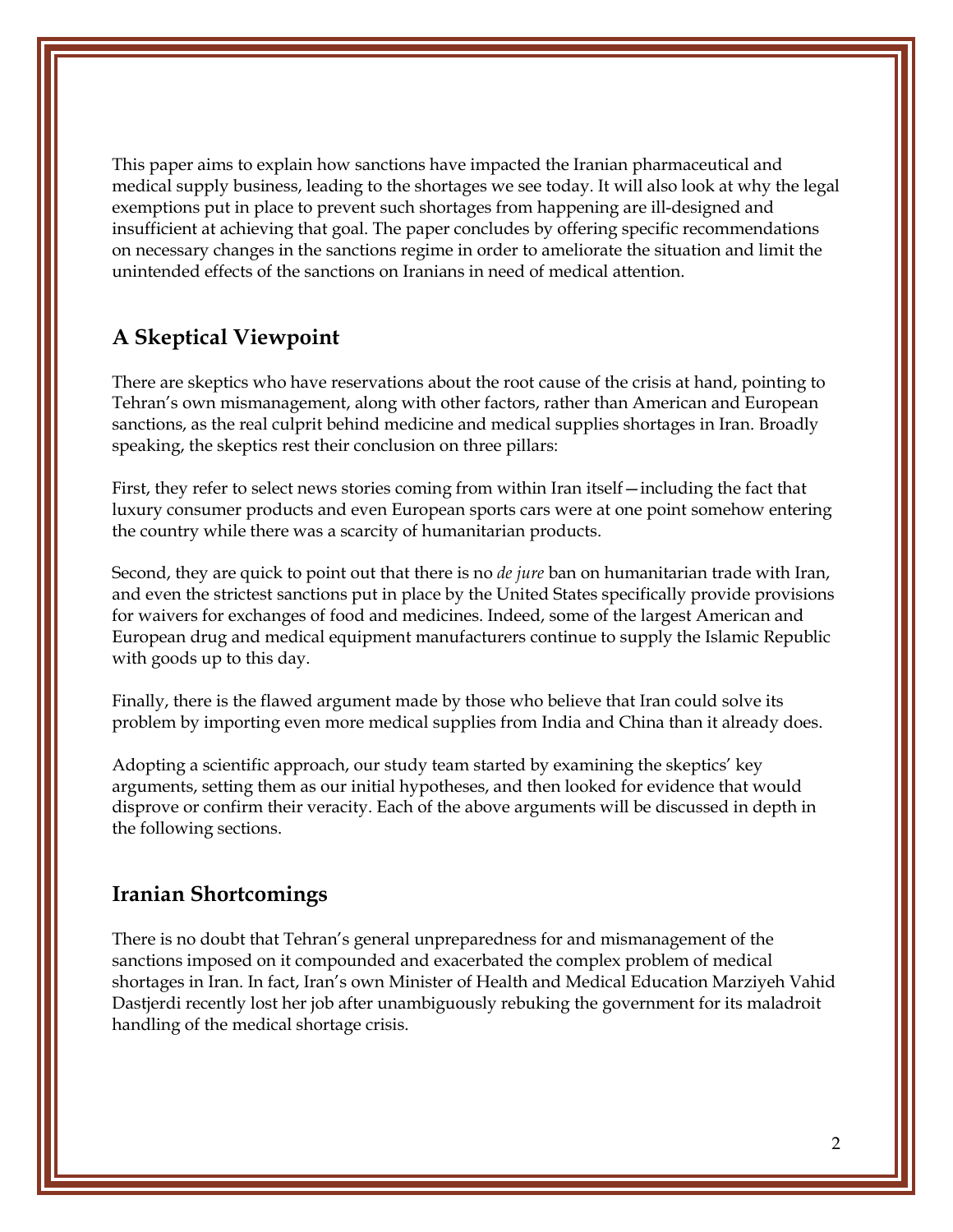Our study discovered even further problems than those mentioned by the cynical camp, including myriad deficiencies in Iran's pharmaceutical sector itself, which, though advanced by developing country standards, is hindered by abundant shortcomings. But, there is no mistaking that the scarcity of medicine and medical equipment in Iran started with the tightening up of sanctions. Nearly every one of our interviewees—including senior officers of American and European companies that supply pharmaceutical and medical products to the country—attested to this fact.

For example, an American pharmaceutical company representative informed us that in the fall of 2012, sanctions-related banking complications deterred it from fulfilling a substantial Iranian order for a patented drug this company makes that prevents the body from rejecting a donated organ. Without a viable replacement for this drug, Iranian organ transplant recipients were left with no alternative. "Imagine the loss for the person who waited years for a donor," explained the company representative. The sale was legal, and all the necessary licensing from the U.S. Treasury was in place.

Intuitive logic also supports the study's findings. Remember, Iran had the same government and the same companies running the pharmaceutical and medical supplies business—all with the same deficiencies—prior to the ratcheting up of sanctions; yet Iranian patients did not lack in healthcare in the same way that they do today. Shortages began when the continuous tightening of sanctions eventually placed overwhelming obstacles in the way of humanitarian trade. There is no chicken and egg argument to be had in this instance since the timeline is clear.

While Tehran must improve its foreign currency allocation competence and transparency, as well as governance of the sector, the current crisis warrants a reexamination of the role that American and European sanctions play in creating shortages of medicine and medical products in Iran.

Ultimately, the West's sanctions regime against Iran contributes to shortages of humanitarian goods by disrupting the supply chain from foreign manufacturer to the Iranian patient in need of medicine.

Two factors stand out and are more pronounced than the others: (1) Sanctions create a bottleneck in the banking facilities necessary for trade; (2) Sanctions cause scarcity of hard currency needed for trade with European and American manufacturers.

#### **Banking Bottlenecks**

Presently, despite provisions of limited exemptions in American and European sanctions that are meant to facilitate humanitarian trade with Iran, the intertwined structure of the sanctions regime makes it nearly impossible to do so. As an American industry lobby group USA Engage explained in a letter to President Barack Obama in September 2012, "What is ostensibly permitted by license under one rubric is in fact ruled out by express prohibition under another."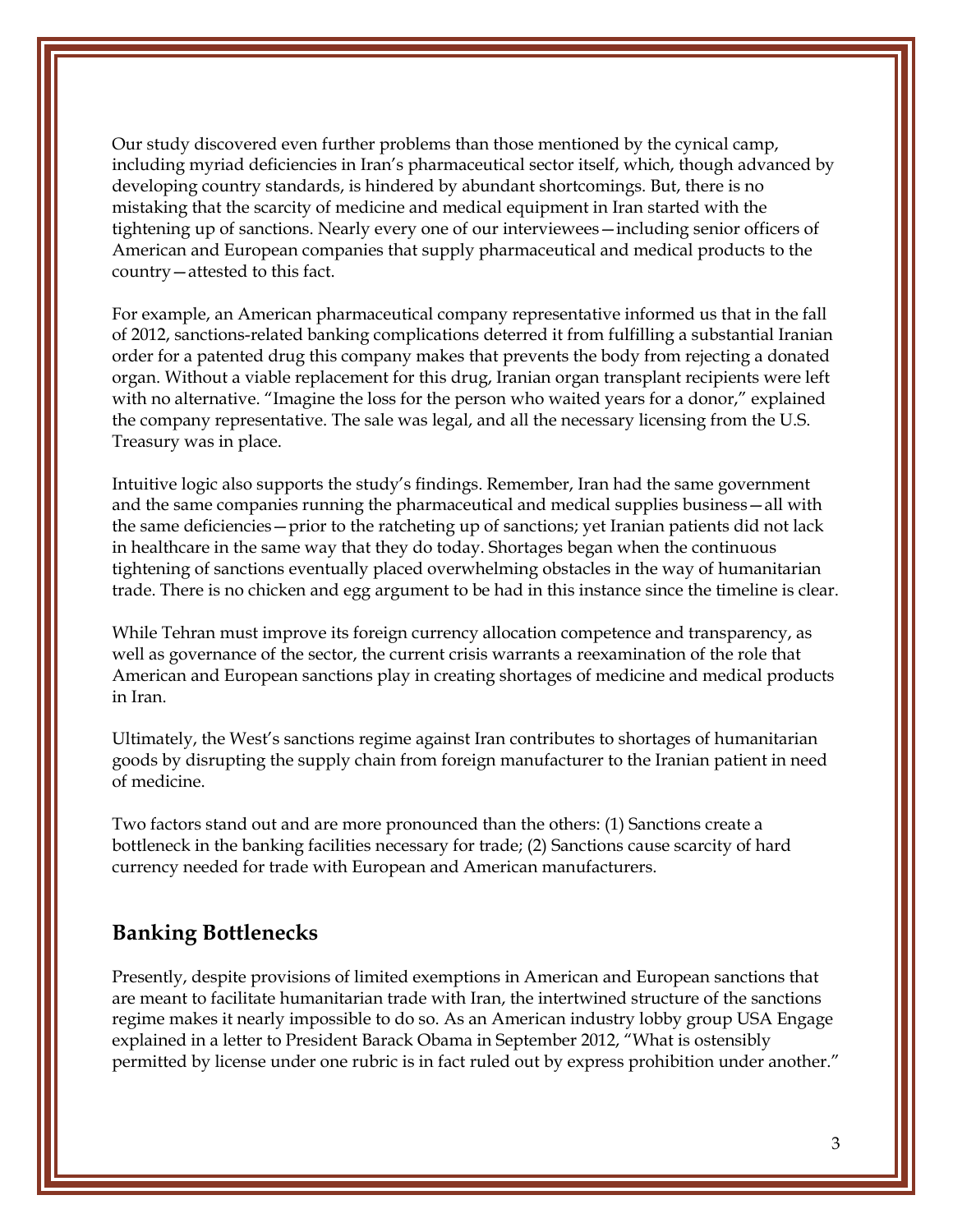Blacklisting Iran's main banking infrastructure and cutting the Islamic Republic from the Society for Worldwide Interbank Financial Telecommunication (SWIFT) created obstacles for international trade; trade in humanitarian goods, including medicine, is no exception. By removing the larger Iranian banks—especially Bank Tejarat, which is the country's main trade bank—from the system, the banking circuit was cut between the Iranian importer of legal humanitarian goods and the seller.

Not only are the existing sanctions exemptions flawed and insufficient, but also the *de facto* implementation of these laws far exceed their *de jure* requirements. Draconian penalties for a potential U.S. sanctions violation are discouraging the involvement of international banks in humanitarian trade with Iran. Even when the most reputable American and European pharmaceutical companies are involved, and their lawyers have completed all the necessary paperwork from the U.S. Treasury's Office of Foreign Assets Control (OFAC), nearly all banks that Iran deals with prefer to err on the side of caution. Their hesitation is understandable given that a mistake could earn a bank the wrath of the U.S. Treasury Department and fines that exceed \$1 billion.

The recent experience of a reputable Iranian pharmaceutical group shows the magnitude of the problem. When a senior company representative flew to Paris to present a French bank with documentation showing that the trade was fully legal, he was told: "Even if you bring a letter from the French president himself saying it is OK to do so, we will not risk this."

With Iranian banks blacklisted and international banks hesitant, very few options are left for Western companies trying to sell their medicine and humanitarian products to Iran. In fact, the companies we interviewed gave reference to only a single banking channel being used for opening letters of credit in order to carry out pharmaceutical trade with Iran. Consequently, humanitarian trade is greatly reduced; what is taking place is delayed due to the extra checks involved that ensure the legality of every transaction and also because the volume of trade exceeds the said bank's capacity. These delays, in turn, play a prominent role in causing shortages of medical supplies.

A similar situation exists in terms of shipping, insurance, and other services needed for trade.

#### **Hard Currency Shortages**

Western sanctions leave Tehran short of the hard currency it needs to pay American and European pharmaceutical companies. The pharmacy shelves are left empty as the Iranian importer waits for his turn to open a dollar or euro-denominated letter of credit.

"The banks in Iran tell me that they can provide me with Rupees, Won, Yuan, and *maybe* Turkish Lira, but the wait time for dollars or euros is impossibly long," explains the Iran country representative of a Western pharmaceutical company, echoing a testimony heard repeatedly during our study. European and American pharmaceutical companies do not accept those currencies, whereas the terms of Iran's oil sales limit its ability to convert funds from one currency to the other.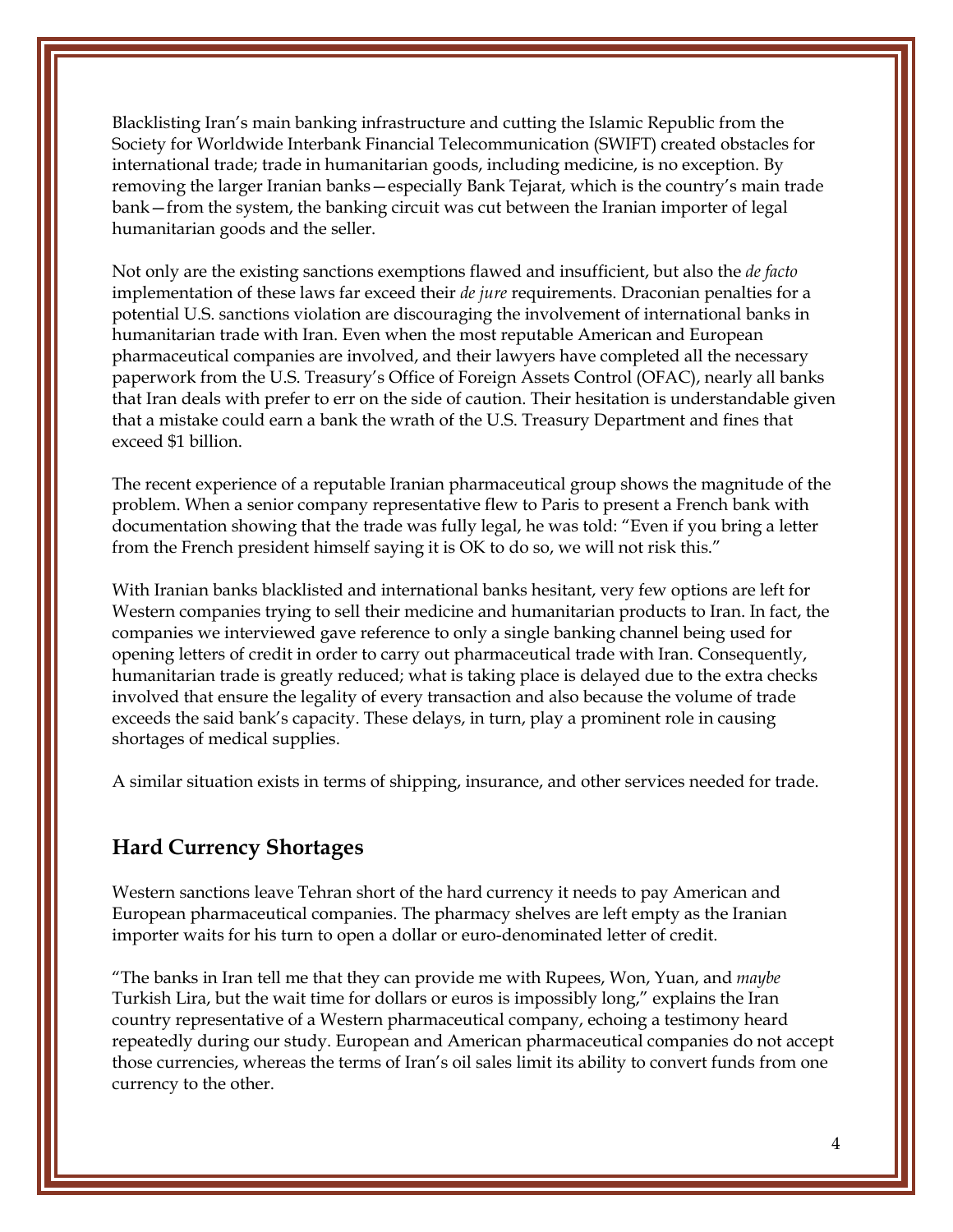Making the cash crunch more pronounced is a decision by Western pharmaceutical companies and medical products manufacturers to reduce, or altogether eliminate, credit facilities given to their Iranian distributor. Seeing the growing challenges in finding a working banking channel to get paid by the Iranian side as a result of the sanctions, these European and American businesses are simply reducing their risk and exposure to bad debt. Today, with few exceptions, they only sell their goods to Iran under cash-advance terms.

It is true that despite drastic cuts in crude exports, Iran still sells over one million barrels of oil a day. But the restrictive requisites of these sales make them tantamount to a complex barter system, ultimately leaving Tehran short of dollars and euros. For example, Iran's oil sales to China earn Yuan, which it must keep in Chinese banks and which it can only use to compensate Chinese companies for exports to the Islamic Republic. The Iran Threat Reduction Act, which went into effect February 6, makes matters worse by reinforcing this virtual barter system.

#### **Shortcomings of the India and China Solution**

As stated earlier, some casual observers dismiss the hard currency shortages as the cause of medical shortages and suggest that the Islamic Republic could simply purchase more products from India and China. But this reasoning is flawed, ignoring the fact that the pharmaceutical sector is highly patented; big drug manufacturers enjoy a 20-year patent protection on the most advanced medicines. For these drugs, there is a single seller in the world, which is most often a European or American company. No alternative exists.

Indian and Chinese medicine and chemical raw materials are indeed cheaper to obtain, and the for-profit Iranian importers or manufacturers need no external encouragement to lower their costs of goods sold. Even prior to the sanctions, Iran bought a significant amount of finished drugs, raw chemicals, and active pharmaceutical ingredients (APIs) from these countries, when it was possible and advisable to do so.

Because of the sanctions, Iran is left little choice but to expand its imports of Indian and Chinese medicines, including in cases where it had previously deemed them unsuitable. Iranian patients are experiencing reduced medical effectiveness and increased side effects as a result of the switch from American and European brands.

For instance, we were informed that Iran recently imported an Indian-manufactured drug used in chemotherapy to replace the same drug that it used to procure from a European pharmaceutical company prior to the sanctions. An Iranian doctor explained the results: "Our patients showed major side-effects after using it, such as many terrible cases of skin peeling, which didn't happen with the Western-produced version. So, there is now no interest by Iranian doctors in prescribing it, and if they do, the patient will avoid it and try to buy the original in the black market or through the help of friends and relatives abroad."

In addition to the problem described above, there are other limitations to substitution of medical molecules as well, such as those imposed by licensing agreements. If the Iranian company is manufacturing medicine under license from a European pharmaceutical company, quality control measures prohibit it from using cheaper, substandard chemical ingredients.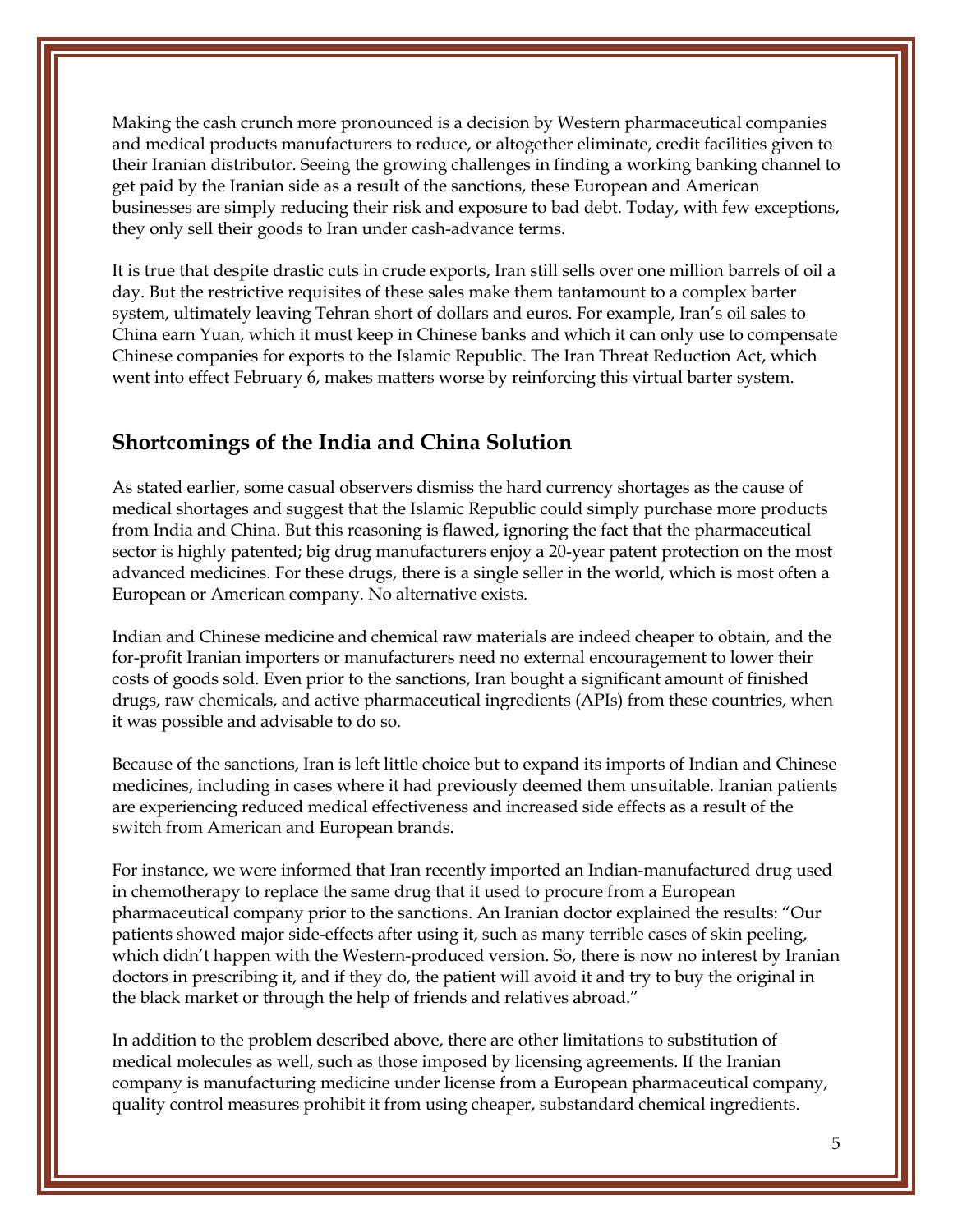### **A Vicious Cycle**

Despite the involvedness of the picture described thus far, it is just a partial explanation of the vicious cycle that sanctions create, which is ultimately resulting in the scarcity of medicine in Iran. The more one digs, the more problems, complications, and challenges one will find.

Cons[i](#page-9-0)der the complexities created by the economics of a multi-rate exchange system.<sup>i</sup> Since Iran resorted to this system in the fall of 2012, Iranian drug manufacturers and importers are dependent upon government allocations of foreign currency.

In the past, many importers avoided the hassle of opening a letter of credit and instead sometimes relied on the unofficial *hawala* system for getting a hold of the dollars and euros they needed. But that was only feasible before the collapse of the value of the rial, when the spread between the exchange rate obtainable at a bank and an outside exchange depot was negligible.

Today, it is exponentially more difficult, expensive, capital-intensive, if and time consuming to get hard currency allocations from the government. However, the threefold differential between the "reference rate" of exchange and the unofficial-market rate means that legitimate medical supply imports must queue up and wait their turn. Due to the existence of price cap regulations,[iii](#page-9-2) if an importer brings in a particular drug through Iranian customs without getting his subsidized currency allocation from the government, he will end up selling it at a major loss. If the price caps are removed, the medicine could become unaffordable to the majority of patients.

Meanwhile, traders of the chemicals that make up the building blocks of medical drugs are increasing their margins to cover the costs and risks of finding a creative channel to get their goods to Iran.

#### **Winners and Losers**

Unfortunately, that is not where it all ends. Consider who stands to gain and who loses from the cycle described above. Corrupt practices and smuggling are on the rise, and the Iranian black market for otherwise unobtainable medicines is flourishing. Small, private pharmaceutical suppliers are going bankrupt while companies with strong connections to the government stand to benefit from unfair preferential access to the subsidized foreign exchange rate.

Every aspect of an Iranian drug maker and distributor is being tested since the tightening up of sanctions. Their costs of goods sold are rapidly rising; their working capital requirements have skyrocketed by an astonishing multiple of three or more; and they operate in an exceedingly cumbersome regulatory and legal environment that can change, for the worse, without notice. All the while, the Iranian regulator is pushing them to adhere to unrealistic price caps. To top it all off, their end clients—the hospitals and pharmacies—are also facing major cash flow issues and are paying late.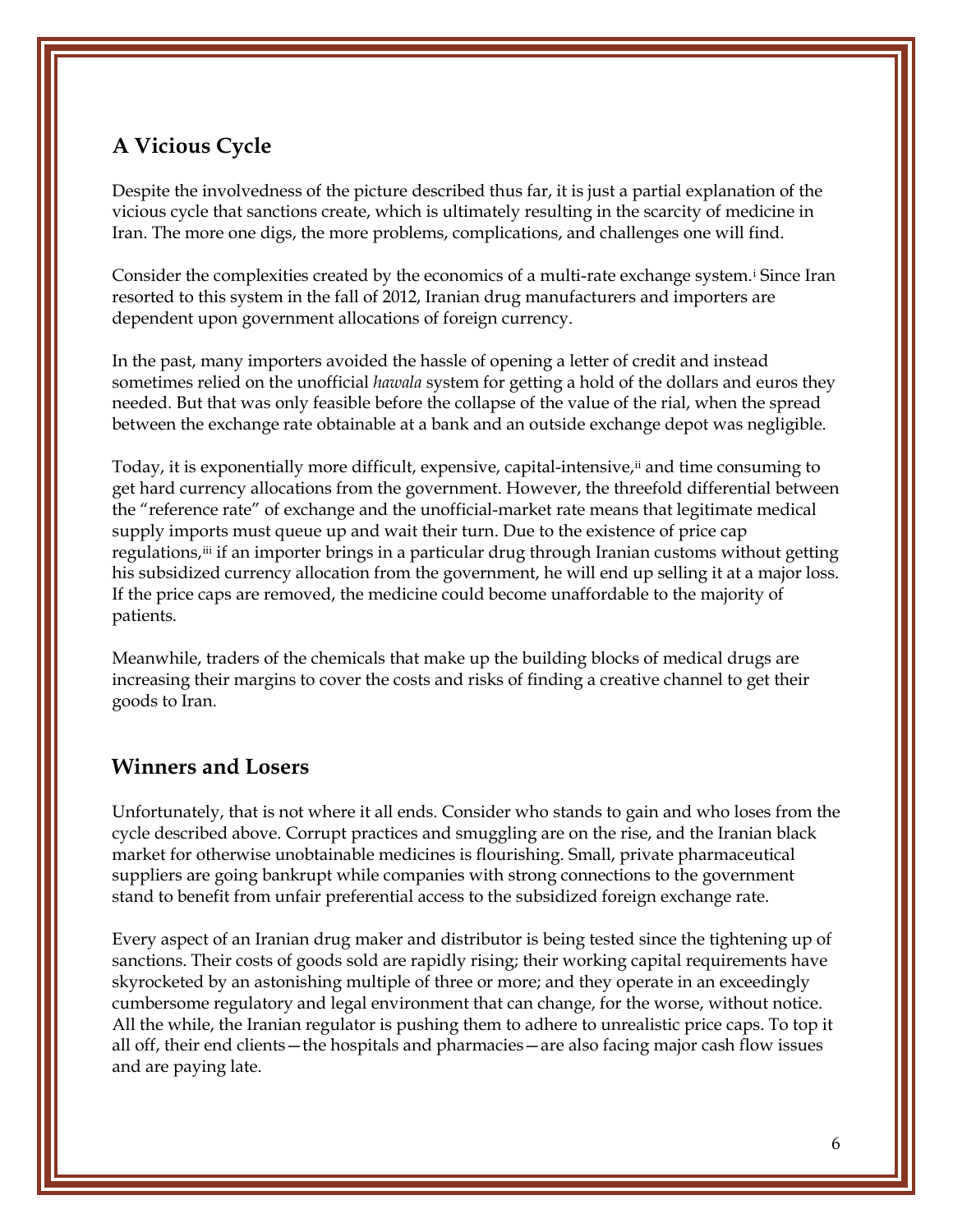Clearly a business cannot tie up more capital—particularly capital that far exceeds its means for longer periods of time, face greater risks and restrictions, endure higher input costs, get paid back later, and sell its goods with minimal price increases, if any.

The surge in working capital requirements alone has bankrupted some of the players and is sure to destroy more businesses with time. Also, as any manufacturer or importer can attest, a dramatic increase in required capital translates to a decrease in a firm's ability to produce and import.

The survivors are the better endowed companies, who owe their financial strength to bigger size and better management or, alternatively, to connections with the government.

For the private players, survival comes at a cost. In order to keep afloat, some manufacturers are forced to reduce the quality of the drug made by using lower-quality inputs. Others resort to eliminating some of their lower-margin product lines because it is no longer profitable to make that particular drug or because they can no longer find a particular chemical ingredient that is required.

The governmental and quasi-governmental players, meanwhile, are in a relatively better situation than the private players, though they, too, may have to resort to the described costcutting methods. Given their connections, however, these companies find it easier to maneuver through the red tape and may be able to access scarce foreign currency allocations more easily than their private counterparts do.

Then there is the issue of smuggling, which tends to go hand-in-hand with scarcity. Otherwise unobtainable medicine is procured using unsubsidized dollars on the open market and illicitly imported into Iran though the Turkish or other borders, literally on the backs of mules. It is then sold at a markup in the back alley drug markets of the country. Needless to say, this activity is not undertaken by reputable companies and is usually a job preferred by shady traders. The end consumer can easily fall prey to expired drugs, counterfeit products, or medicine that was corrupted due to improper transportation and handling. People are often aware of the risks but have no other recourse since the medication they need is not available on pharmacy shelves.

For the least scrupled among the black market traders, there is an arbitrage opportunity for anyone who can get their hands on the medicine brought in via a legal channel (i.e., with the subsidized exchange rate) and re-export it to neighboring countries. There are, of course, measures put in place to account for the imported medicines and to avoid exactly such a situation, but, given the size of the arbitrage, regrettably, there are some leaks.

#### **Conclusions and Recommendations**

The pronounced role of sanctions in creating shortages of life-saving medical supplies and drugs in Iran may have been unintentional, but it is also irrefutable. Iran's own mismanagement of the situation aggravated the problem, but it is not the root cause of it. While the list of issues leading to the supply crunch is long and complicated, at the heart of it all are the obstacles that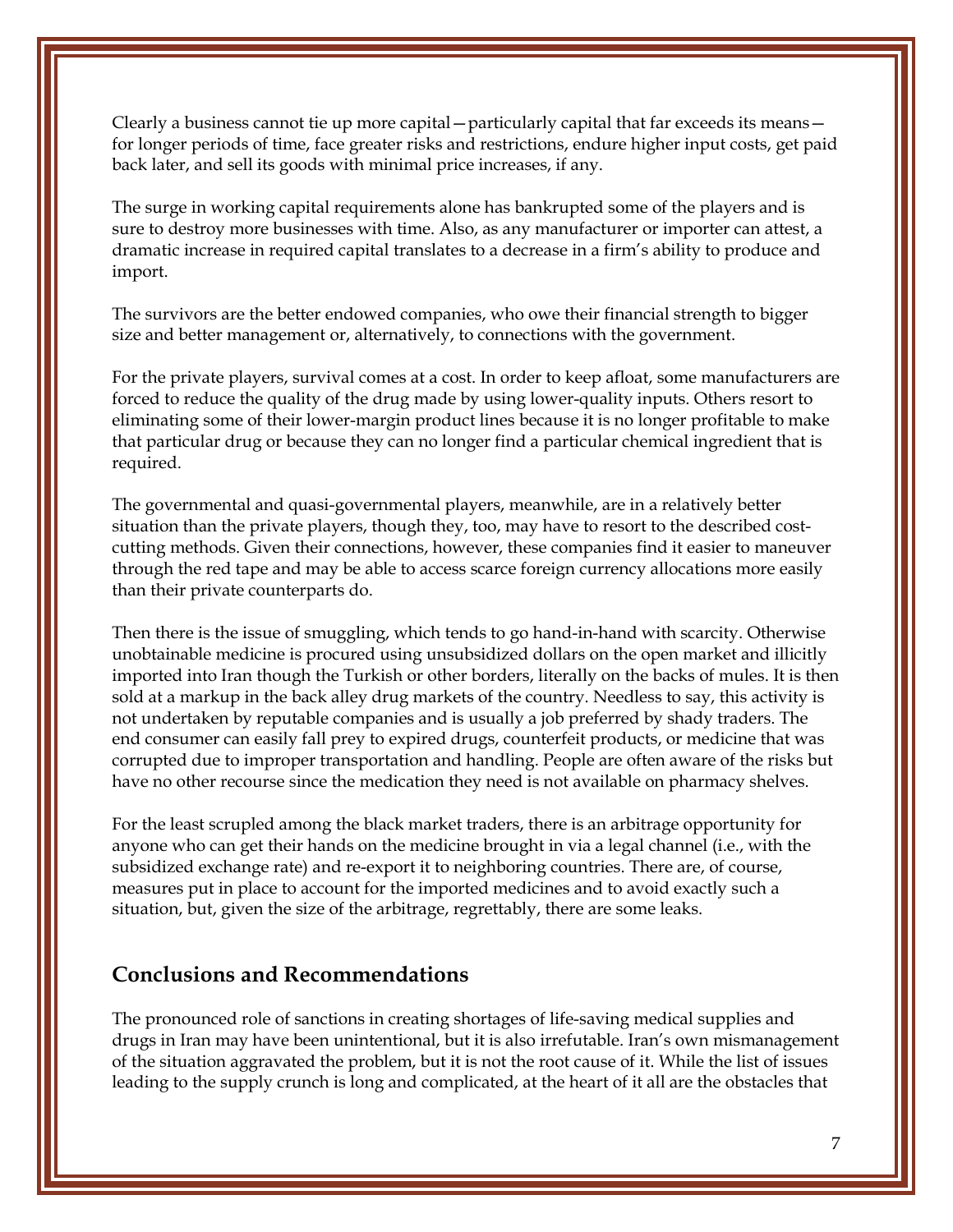sanctions have created in the way of humanitarian trade, namely in denying Iran of the needed banking operations and limiting its access to hard currency.

Consequently, Tehran is unlikely to wrestle open this Gordian Knot on its own, and the situation is expected to deteriorate further unless Washington and Brussels take action. Three important steps are immediately needed in order to make a substantial contribution to alleviating the problem:

First, existing contradictions in various U.S. and European sanctions laws must be resolved so that permissible humanitarian transactions can take place. Without the necessary financial transaction side working, humanitarian exports will simply fail. Most importantly, the United States must make it unambiguously clear that American and third-country financial institutions are fully authorized to participate in the transfer of funds related to the supply of humanitarian goods to Iran.

Second, after years of U.S. coercive engagement with governments and banks around the world to convince them to cease business activities with Iran, active diplomacy will be required to reassure financial institutions that no punitive action will be taken for the facilitation of humanitarian trade with the Islamic Republic.

For example, in the UAE, senior members of the U.S. Departments of State and Treasury must meet with the Governor of the Central Bank of the UAE and assure them that these transactions are indeed permissible. The officials should also request that this message is communicated to key Emirati banks, particularly Noor Islamic Bank and Emirates NBD.

A similar message must be communicated to providers of shipping and insurance services involving humanitarian cargo and, obviously, to the major pharmaceutical and medical supply companies.

Finally, the terms of the exemptions of the purchase of Iranian crude oil should be amended in a way that gives Iran access to the funds it needs for the purchase of life-saving medicines from American and European companies. For such trade, Iran should be able to convert its holdings in Chinese, Indian, and other banks around the world into hard currencies. Alternatively, Europe may buy a small quantity of Iranian oil and hold the funds in escrow in its banks to be used solely for purchasing life-saving medical products.

Drilling holes in the painstakingly-crafted sanctions wall around Iran may be a hard pill to swallow for Western policymakers. But unless action is taken, medical supply shortages in Iran will become more acute, and the West will fail to live up to its objective of "not contributing to the suffering of ordinary Iranians."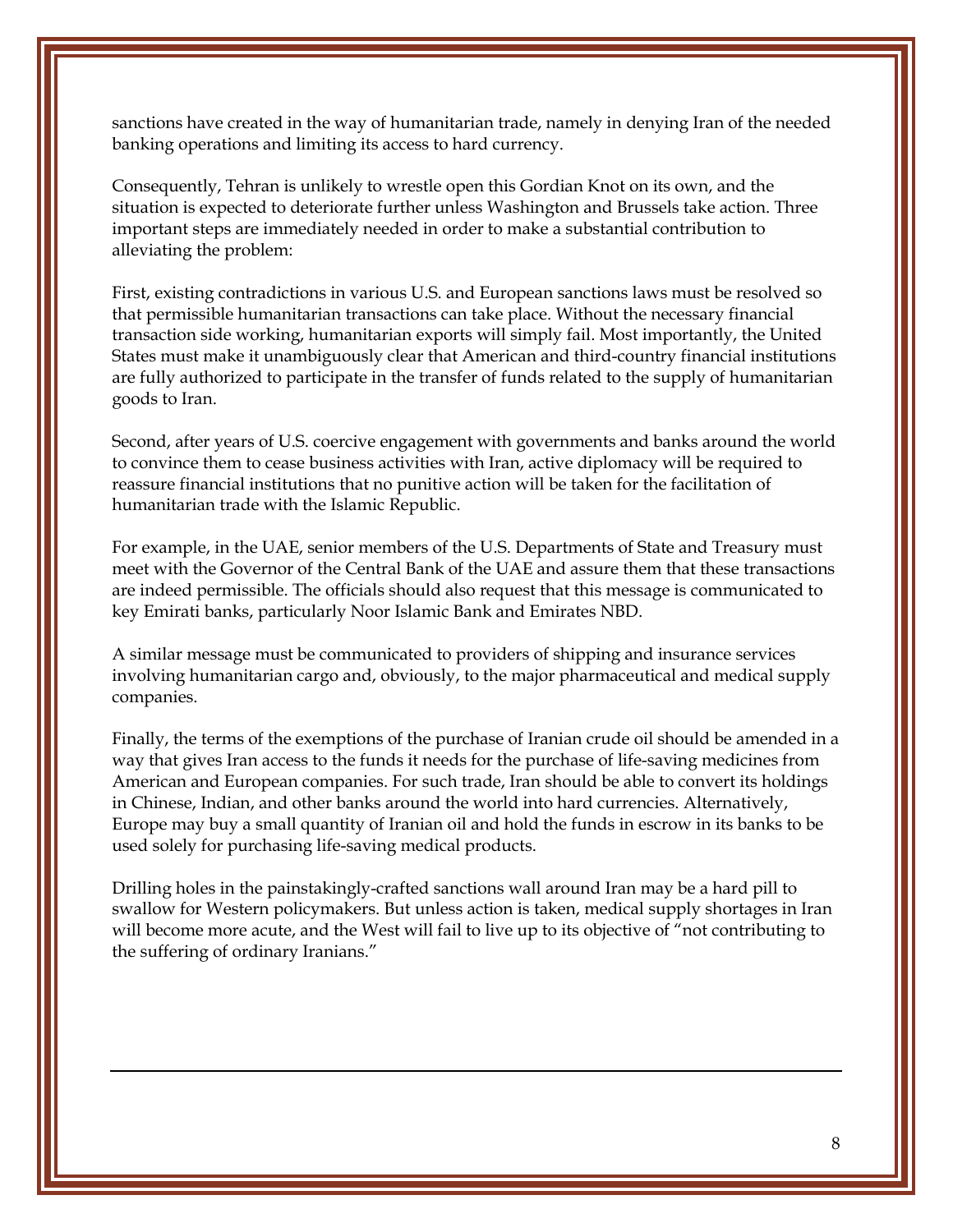#### **About the study**

To gain an understanding of the problem, we conducted detailed interviews in Tehran and Dubai with Iranian manufacturers and distributors of pharmaceuticals and medical equipment, as well as their international suppliers of raw and finished materials. We focused mainly on the largest, most reputable private players in Iran and on European and American pharmaceutical and chemical suppliers. All interviewees were guaranteed confidentiality so that they could speak openly. Importantly, no member of our team had any direct or indirect financial stake in the Iranian medical supply and pharmaceutical business and worked solely on a *pro bono* basis.

**~ ~ ~ ~ ~ ~ ~ ~ ~**

The opinions expressed herein are those of the author and do not reflect those of the Woodrow Wilson Center.

<span id="page-9-2"></span>iii The Ministry of Health and Medical Education determines this price of imported drugs by taking the cost of the imported medicine and adding a certain margin for the importer, distributor, and pharmacy. The initial cost of the imported drug, of course, is translated into rials at the reference rate.

<span id="page-9-0"></span>i There are currently three rates of exchange in Iran. At the lowest rate of exchange (referred to as the "reference rate"), \$1 fetches approximately 12,260 rials and is reserved for essential imports, including humanitarian products. A second rate is used for other priority imports and is about twice as expensive as the reference rate. Then, there is a "free market" rate usually obtained through unofficial exchange depots, which fluctuates around 30,000-37,000 rials to the dollar.

<span id="page-9-1"></span>ii Iranian banks are now requiring deposits of 120 percent from customers who need to open a letter of credit, as opposed to the 15-25 percent that was needed in the past. The reason for this phenomenon is complex and beyond the scope of this study, but ultimately has to do with the bank's risk management, as they are not sure whether or not there would be changes in the official exchange rate declared by the Central Bank by the time the line of credit is cleared.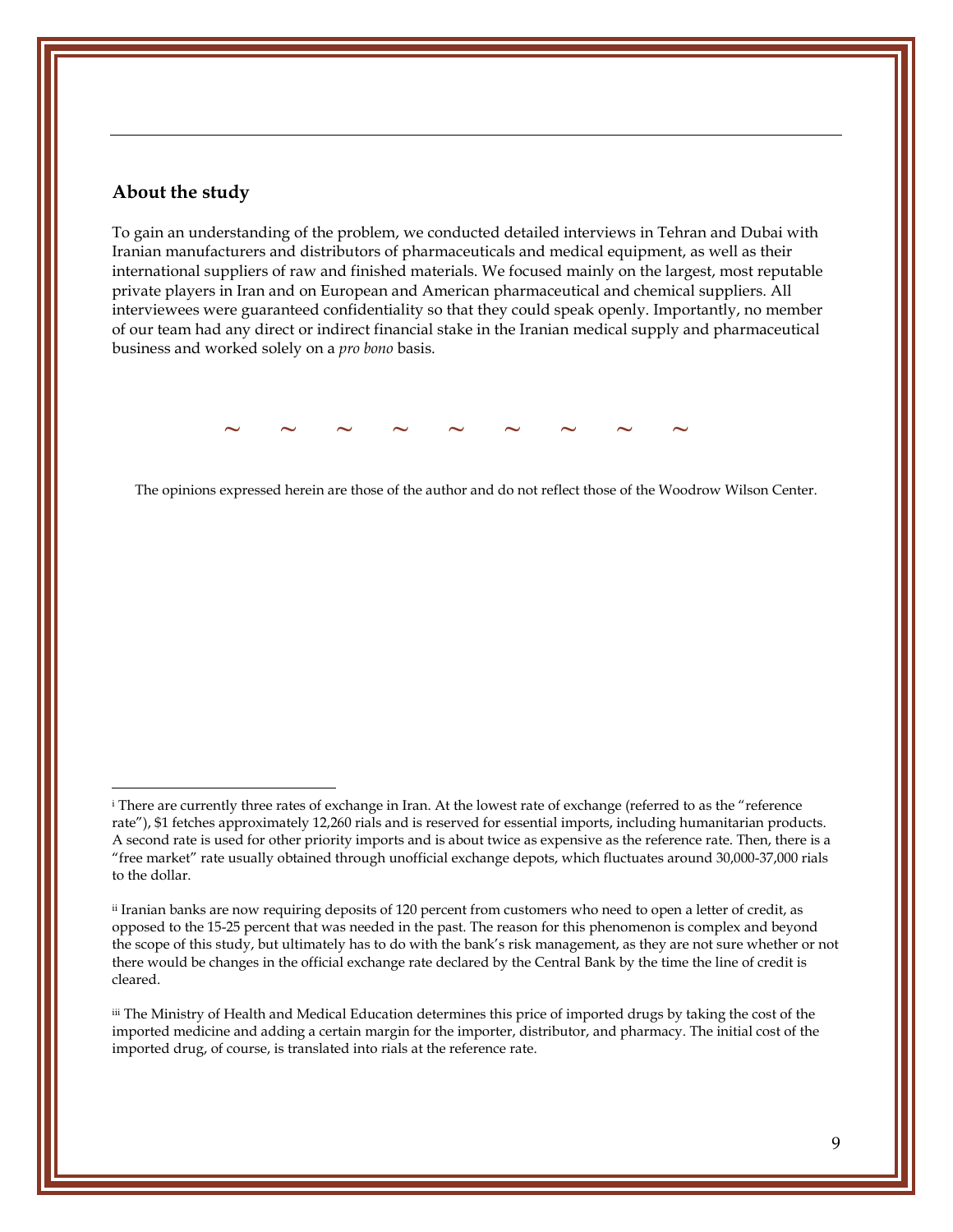## *Viewpoints* **Series**

[Tunisia's Islamists Struggle to Rule](http://www.wilsoncenter.org/publication/tunisia%E2%80%99s-islamists-struggle-to-rule) Viewpoints No. 1 (April 2012) By David Ottaway

[Fostering the Next Generation](http://www.wilsoncenter.org/publication/fostering-the-next-generation) Viewpoints No. 2 (April 2012) By Moushira Khattab

[Algeria's Islamists Crushed in First Arab Spring](http://www.wilsoncenter.org/publication/algeria%E2%80%99s-islamists-crushed-first-arab-spring-elections) Elections Viewpoints No. 3 (May 2012) By David Ottaway

[Syrian Refugees: Lessons from Other Conflicts and](http://www.wilsoncenter.org/publication/syrian-refugees-lessons-other-conflicts-and-possible-policies) Possible Policies Viewpoints No. 4 (updated August 2012) By Rochelle A. Davis

[Morocco's Islamists: In Power Without Power](http://www.wilsoncenter.org/publication/morocco%E2%80%99s-islamists-power-without-power) Viewpoints No. 5 (August 2012) By David Ottaway

[The Arab Awakening: Is Democracy a Mirage?](http://www.wilsoncenter.org/publication/the-arab-awakening-democracy-mirage) Viewpoints No. 6 (August 2012) By Roberto Toscano, Moushira Khattab, Fatima Sbaity Kassem, and Daniel Brumberg

[Iran is Reversing its Population Policy](http://www.wilsoncenter.org/publication/iran-reversing-its-population-policy)  Viewpoints No. 7 (August 2012) By Farzaneh Roudi

[Voting as a Powerful Tool for Women](http://www.wilsoncenter.org/publication/voting-powerful-tool-for-women)  Viewpoints No. 8 (October 2012) By Hanin Ghaddar

[The Uncertain Fate of U.S.-Egyptian Relations](http://www.wilsoncenter.org/publication/the-uncertain-fate-us-egyptian-relations) Viewpoints No. 9 (November 2012) By David Ottaway

[The Demon's Besieging Lebanon: Iran's Tighter Grip](http://www.wilsoncenter.org/publication/the-demons-besieging-lebanon-iran%E2%80%99s-tighter-grip)  Viewpoints No. 10 (November 2012) By Hanin Ghaddar